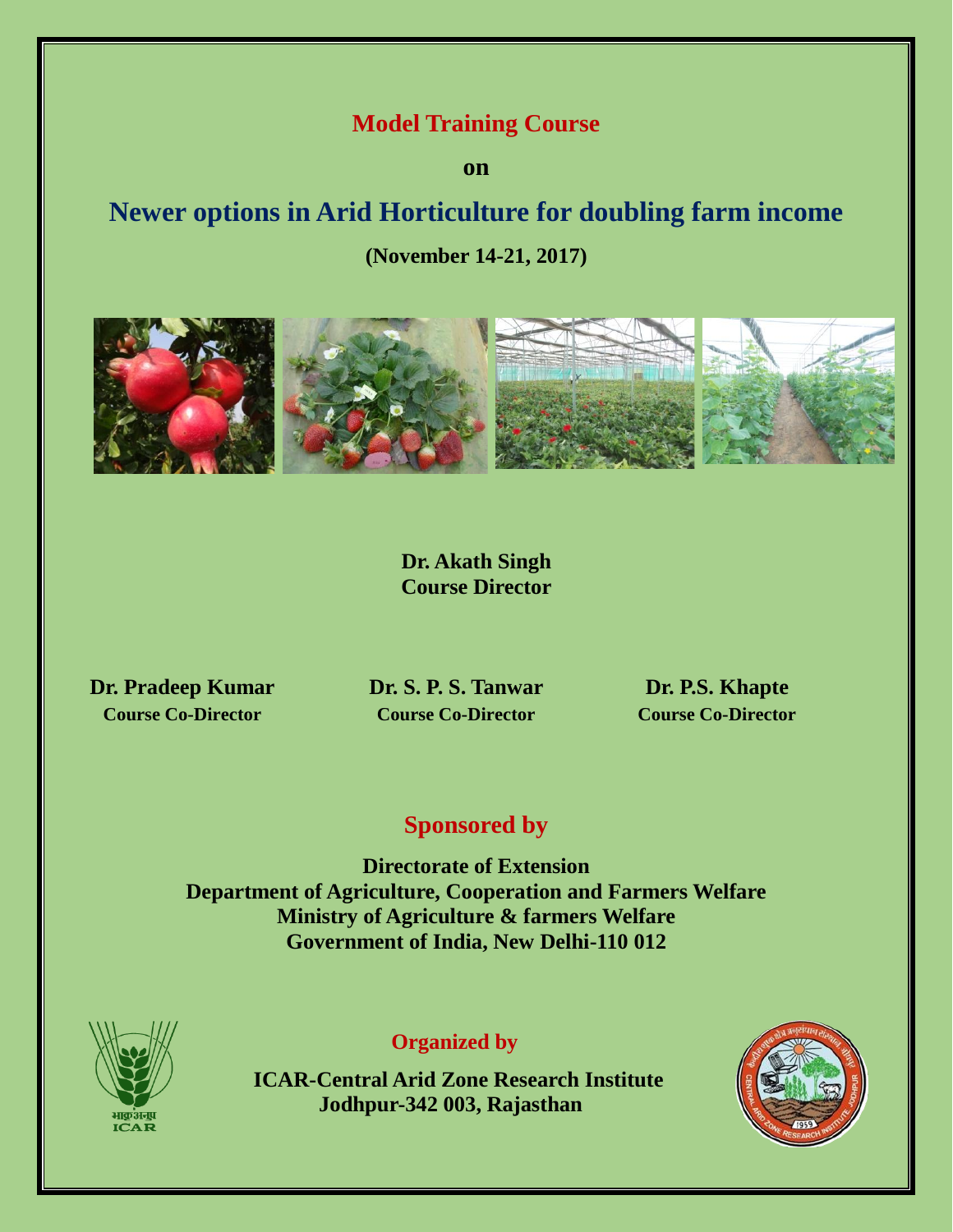#### **Background**

The Government of India has set up a target of doubling farmers' income by 2022-23. Horticulture sector has proved beyond doubt its potentiality for gainful economy especially in most fragile ecosystems. This era has seen a dynamic shift from sustenance production to commercial production in many horticultural commodities. Moreover, the horticulture sector is one of the most vital sector for providing stability and sustainability in economic productivity and profitability. In recent years arid and semi-arid regions also witnessed a greater shift from traditional to commercial horticulture with constant government support and technical input of R&D institutions. For instance the pace of pomegranate expansion in the Rajasthan has increased many fold from 793ha in 2010-11 to >6000 ha in 2016-17 with economic return of 4.0-5.0 lakhs/ha. Likewise area under protected cultivation of high value crops increased from negligible to >3000ha with very high net return. Several such other options have already shown their potential as commercial profitable avenues.

#### **Course Content**

The aim of this training course is to develop skills of the participants working in close association of farmers to suggest site specific production options vis-à-vis technical knowhow that are sustainable and profitable. Following topics will be covered through visual aid lectures, practical demonstrations and field trips.

- Recent advances in fruit crops of arid regions.
- Recent advances in increasing economic productivity
- Newer horticultural crop options
- $\bullet$  Bio-fortification, processing  $\&$  value chain management
- Protected cultivation of high value crops,
- Exotic vegetable & Soilless vegetable cultivation
- Seed spices cultivation and processing
- Organic cultivation of high value crops
- Hi-tech nurseries
- Bio-economic evaluation of horticulture based farming system

Expertise for above mentioned technologies available with host institute will be shared with personnel working towards the upliftment of farming communities in isoclimatic regions of the country.

#### **Eligibility criteria of applicants**

Participants (AO/ADO/ADA/SMS etc.) from all the concerned development departments such as Agriculture, Horticulture (Fruits, Vegetable, Floriculture, Aromatic and medicinal plants, Post Harvest Management, Spices), and allied field states and union territories who are engaged in research/extension /training activities are eligible to attend the training course. The total number of participants will be 20. In case, the trainees from other organizations viz; ICAR institutes, SAU's and KVK's desire to attend the MTC, their TA/DA may be borne by their respective institute/organization. However, all the trainees may avail the lodging /boarding and other facilities in the host training institution. Reimbursement of travelling expenses to the trainees nominated by the state development department shall be made as per their entitlement and GOI norms specified in the guidelines for organizing MTCs. The application for participation may be sent in enclosed prescribed format, duly forwarded/nominated by the competent authority/Head of the institution. It should reach course director on or before the last date by the post, fax or email. The participants will be selected on the basis of their qualification and area of work, relevant to training course.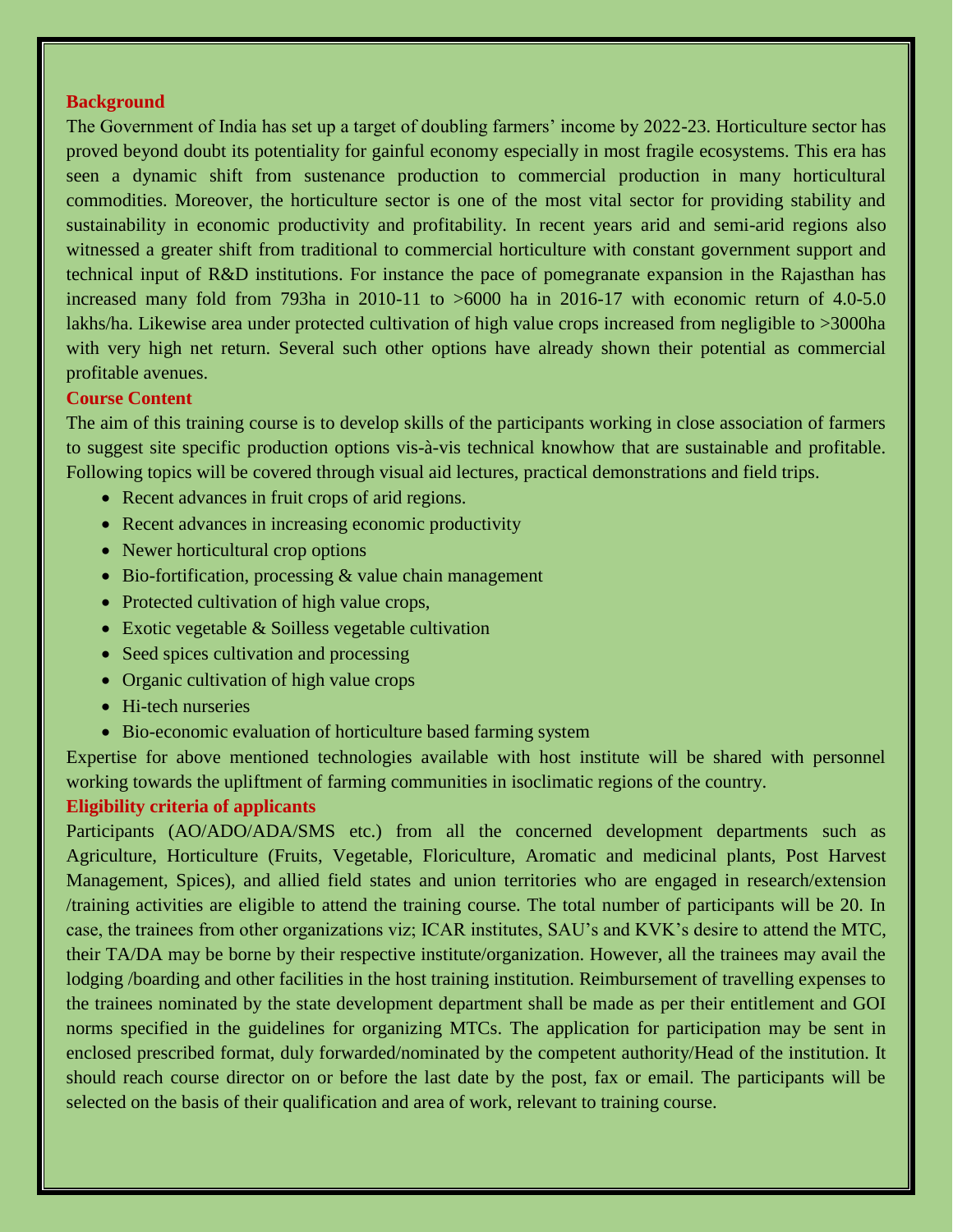#### **Duration of training days from**

Duration of the model training course (MTC) is from  $14<sup>th</sup> - 21<sup>st</sup>$  November, 2017. (both days inclusive). The participants are expected to arrive at ICAR-CAZRI, Jodhpur latest by the evening of the 13<sup>th</sup> November, 2017 and can leave after 17:00 hrs on the  $21<sup>st</sup>$  November, 2017.

#### **TA/DA, boarding and lodging**

The food and accommodation will be arranged at CAZRI, scientist hostel. The cost of travelling, boarding and lodging etc. of the selected participants will be met out of the grant from the Department of Agriculture, Cooperation & Farmers Welfare, Ministry of Agriculture & Farmers Welfare, GOI, New Delhi. The participants will be reimbursed the to and fro travel fare for the journey to Jodhpur by rail or bus by the shortest route. The payment will be made as per the entitlement class of travel, restricted to maximum of AC-II tier train fare/bus fare. As regards to daily allowance (DA), any participant, refusing to avail the free board and lodging facilities, will not be given any cash payment in lieu thereof. Participants are requested not to bring family members with them, as the institute has limited hostel facilities.

#### **About Jodhpur**

Jodhpur is known as the "Sun City" because of its bright and sunny weather throughout the year. It has been named after Rao Jodha, who established in 1459 it rose to be the second largest city of Rajasthan. Jodhpur city has many beautiful palaces and forts such as Mehrangarh Fort, Umaid Bhavan Palace and Rai Ka Bag Palace. Other charms of Jodhpur include Jaswant Thada, Government Museum and its beautiful Umed and Mandore gardens.

#### **How to reach CAZRI**

Jodhpur is well connected through rail and bus transport and has links with all the major cities of India. The institute can be reached by hired or personal vehicle by road. Distance from major terminals of the city is: From Railway Station: 6 km.

From State Roadways Bus Stand: 9 km.

#### **Important Dates**

Last date for recipient of application (through proper channel) : 20 October, 2017 Confirmation of participant (by mail/fax) : 22 October, 2017

#### **All Correspondence should be addressed to:**

**Dr. O. P. Yadav Director ICAR-Central Arid Zone Research Institute** Jodhpur-342 003, Rajasthan Email: director.cazri@icar.gov.in Phone: +91 291 2785250 Fax: +91 291 2788706

#### **Dr. Akath Singh**

Course Director Email: akath2005@yahoo.co.in Phone: +91 291 2785250 Fax: +91 291 2788706 Mobile: + 91 9887401902

**Dr. Pradeep Kumar Dr. S. P. S. Tanwar Dr. P.S. Khapte**

Course Co-Director Course Co-Director Course Co-Director